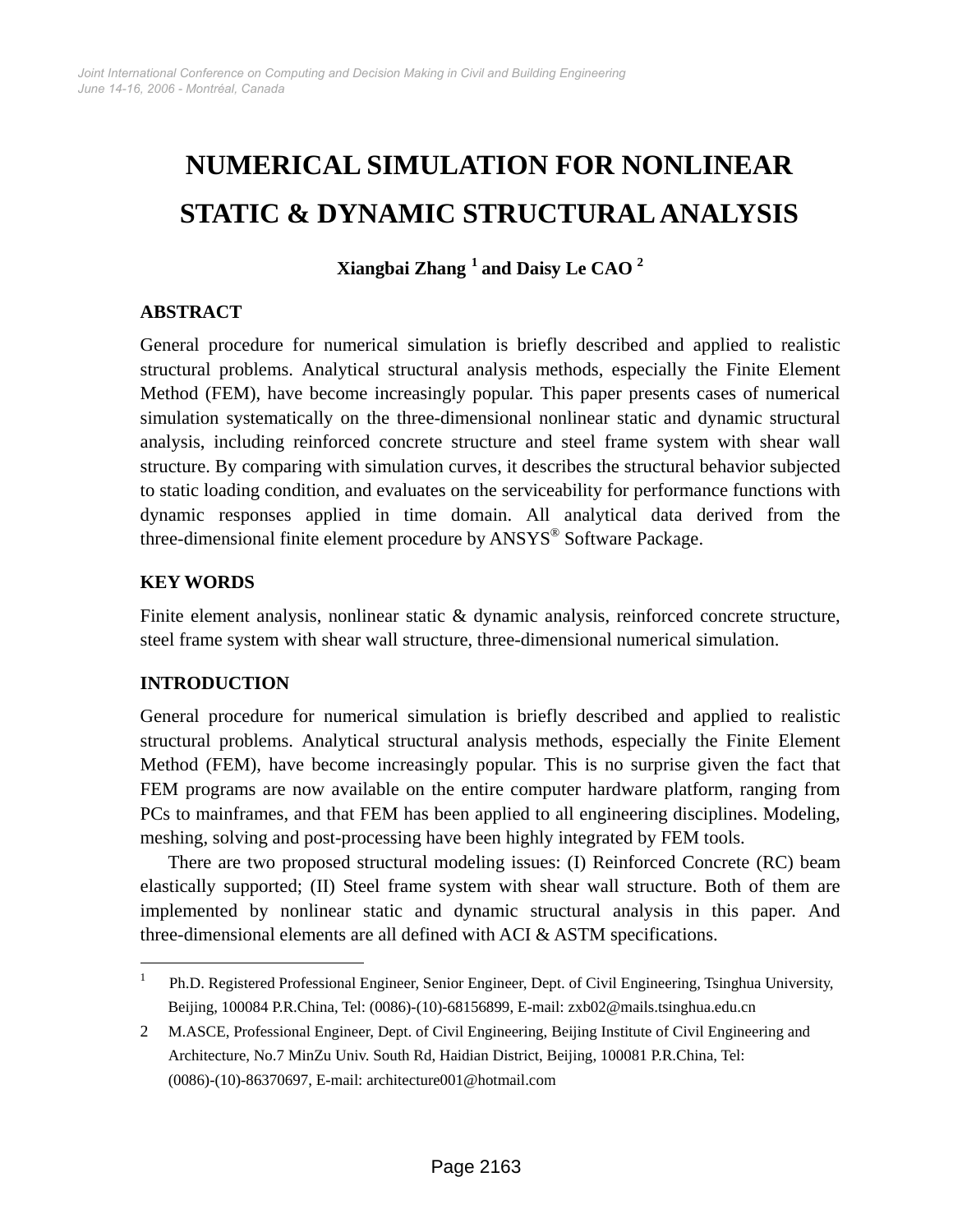## **NONLINEAR ANALYSIS OF FINITE ELEMENT MODEL**

#### **Geometric Nonlinearity**

Linear structural analysis is based on the assumption of small deformation and linear elastic behavior of material. As applied loads increase, the assumption is no longer accurate, because deformations may cause significant changes in the structural shape. If a structure experiences large deformations, its changing geometric configuration can cause the structure to respond nonlinearly. Newton-Raphson method is used to solve nonlinear problems in the research. Figure 1 illustrates equilibrium iterations of traditional Newton-Raphson method in a single Degree of Freedom (DOF) nonlinear analysis.



Figure 1 Newton-Raphson Method. Figure 2 Stress-Strain relations of RC materials.

## **Material Nonlinearity**

The reinforced concrete material, initially assumed to be isotropic, is capable of directional integrated points cracking and crushing besides incorporating plastic and creep behaviors. The stress-strain relationships are given in Figure 2 above, with the stress-strain matrix defined as [D] in Equation 1 (Eq.1) below:

$$
[D] = (1 - \sum_{i=1}^{N_r} V_i^R) [D^C] + \sum_{i=1}^{N_r} V_i^R [D^r]_i
$$
 Eq.1

where:  $N_r$  = the number of reinforcement;  $V_i^R$  = ratio of the volume of reinforcement.

$$
[D^{c}] = \frac{E}{(1+v)(1-2v)} \begin{bmatrix} (1-v) & v & v & 0 & 0 & 0 \\ v & (1-v) & v & 0 & 0 & 0 \\ v & v & (1-v) & 0 & 0 & 0 \\ 0 & 0 & 0 & \frac{(1-v)}{2} & 0 & 0 \\ 0 & 0 & 0 & 0 & \frac{(1-v)}{2} & 0 \\ 0 & 0 & 0 & 0 & 0 & \frac{(1-v)}{2} \end{bmatrix}
$$
 Eq.2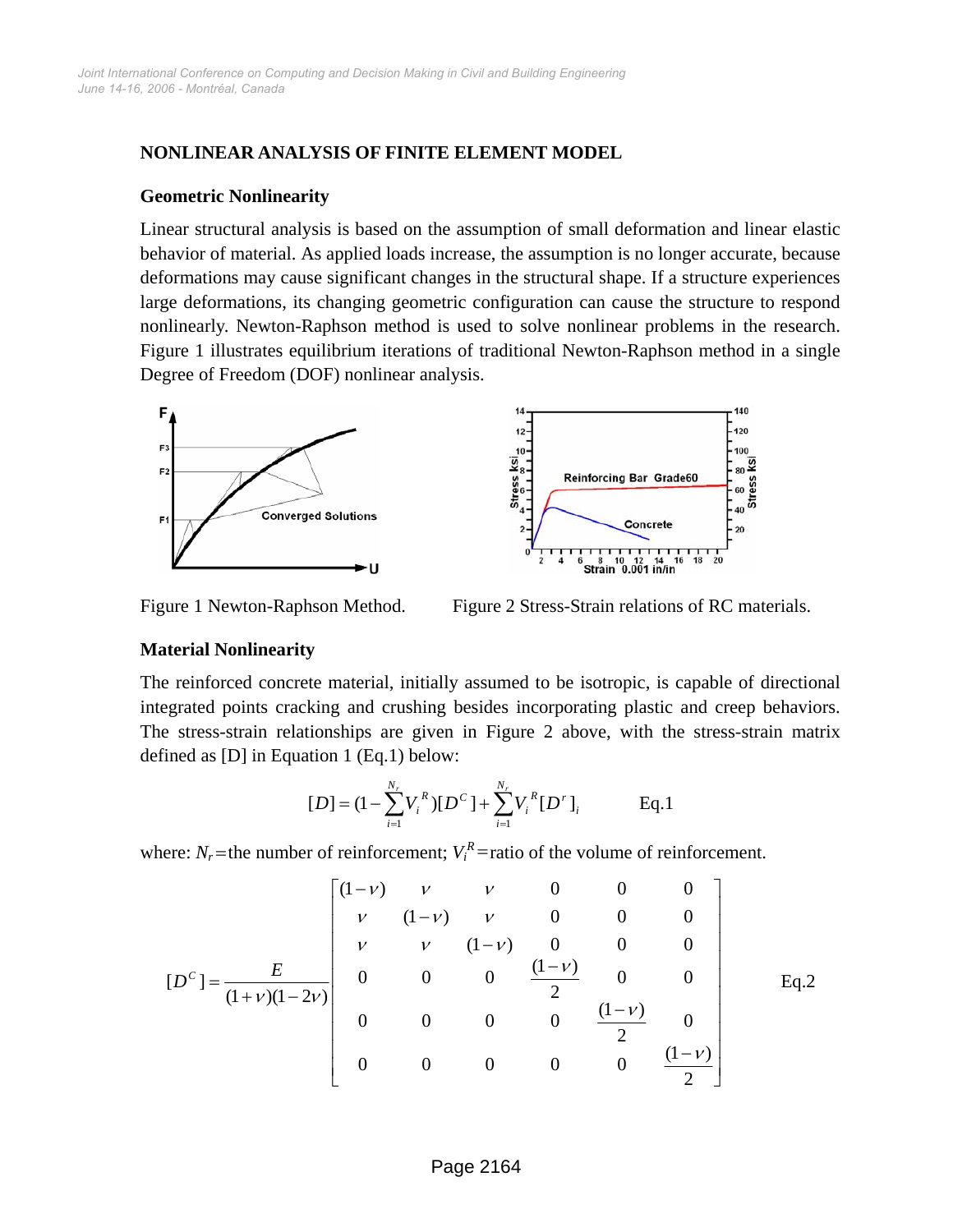$$
\begin{bmatrix}\n\sigma^{r}_{xx} \\
\sigma^{r}_{yy} \\
\sigma^{r}_{zz} \\
\sigma^{r}_{xy} \\
\sigma^{r}_{yz} \\
\sigma^{r}_{xz} \\
\sigma^{r}_{xz} \\
\sigma^{r}_{xz}\n\end{bmatrix} = \begin{bmatrix}\nE^{r}_{i} & 0 & 0 & 0 & 0 & 0 \\
0 & 0 & 0 & 0 & 0 & 0 \\
0 & 0 & 0 & 0 & 0 & 0 \\
0 & 0 & 0 & 0 & 0 & 0 \\
0 & 0 & 0 & 0 & 0 & 0 \\
0 & 0 & 0 & 0 & 0 & 0 \\
0 & 0 & 0 & 0 & 0 & 0\n\end{bmatrix} \begin{bmatrix}\n\varepsilon^{r}_{xx} \\
\varepsilon^{r}_{yy} \\
\varepsilon^{r}_{zz} \\
\varepsilon^{r}_{xy} \\
\varepsilon^{r}_{yz} \\
\varepsilon^{r}_{yz} \\
\varepsilon^{r}_{xz}\n\end{bmatrix} = [D^{r}]_{i} \begin{bmatrix}\n\varepsilon^{r}_{xx} \\
\varepsilon^{r}_{xy} \\
\varepsilon^{r}_{xy} \\
\varepsilon^{r}_{yz} \\
\varepsilon^{r}_{xz} \\
\varepsilon^{r}_{xz}\n\end{bmatrix} \qquad \text{Eq.3}
$$

where:  $[D<sup>C</sup>]$  = the stress-strain matrix for concrete material, expressed by Equation 2 above, derived from specializing and inverting the orthotropic stress-strain relation to the case of an isotropic material;  $[D<sup>r</sup>]$ <sub>*i*</sub> =the stress-strain matrix for reinforcement, represented by Equation 3 above, depicted in orientation;  $E =$ Young's modulus for concrete material;  $v =$ ratio of the volume of reinforcement;  $E_i^r =$ Young's modulus for reinforcement.

As mentioned previously, the reinforced concrete model can predict elastic behavior, cracking or crushing behavior. If the elastic behavior is predicted, it is treated as a linear elastic material discussed above. If the cracking or crushing behavior is predicted, the elastic stress-strain matrix would be adjusted to the failure mode of brittle model, given by Equation 4 below:

$$
\frac{F}{f_c} - S \ge 0 \qquad \text{Eq.4}
$$

where: *F* = the function of principle stress state ( $\sigma_{xp}$ ,  $\sigma_{yp}$ ,  $\sigma_{zp}$ ); *S* = the failure surface expressed in terms of principal stress and material parameters;  $f_c$  =the uniaxial crushing strength;  $\sigma_{xp}$ ,  $\sigma_{yp}$ ,  $\sigma_{zp}$  =principal stresses in principal directions.

The stress-strain relation for concrete material while cracking opens in all three directions is expressed by Equation 5 below, furthermore, if cracks in all three directions reclose, the stress-strain relation would be adjusted to Equation 6 below:

$$
[D_{c}^{CK}] = E \begin{bmatrix} \frac{R'}{E} & 0 & 0 & 0 & 0 & 0 \\ 0 & \frac{R'}{E} & 0 & 0 & 0 & 0 \\ 0 & 0 & 1 & 0 & 0 & 0 \\ 0 & 0 & 0 & \frac{\beta_{t}}{2(1+\nu)} & 0 & 0 \\ 0 & 0 & 0 & 0 & \frac{\beta_{t}}{2(1+\nu)} & 0 \\ 0 & 0 & 0 & 0 & 0 & \frac{\beta_{t}}{2(1+\nu)} \end{bmatrix}
$$
 Eq.5

where:  $R^t$  = the secant modulus in strength of cracked condition.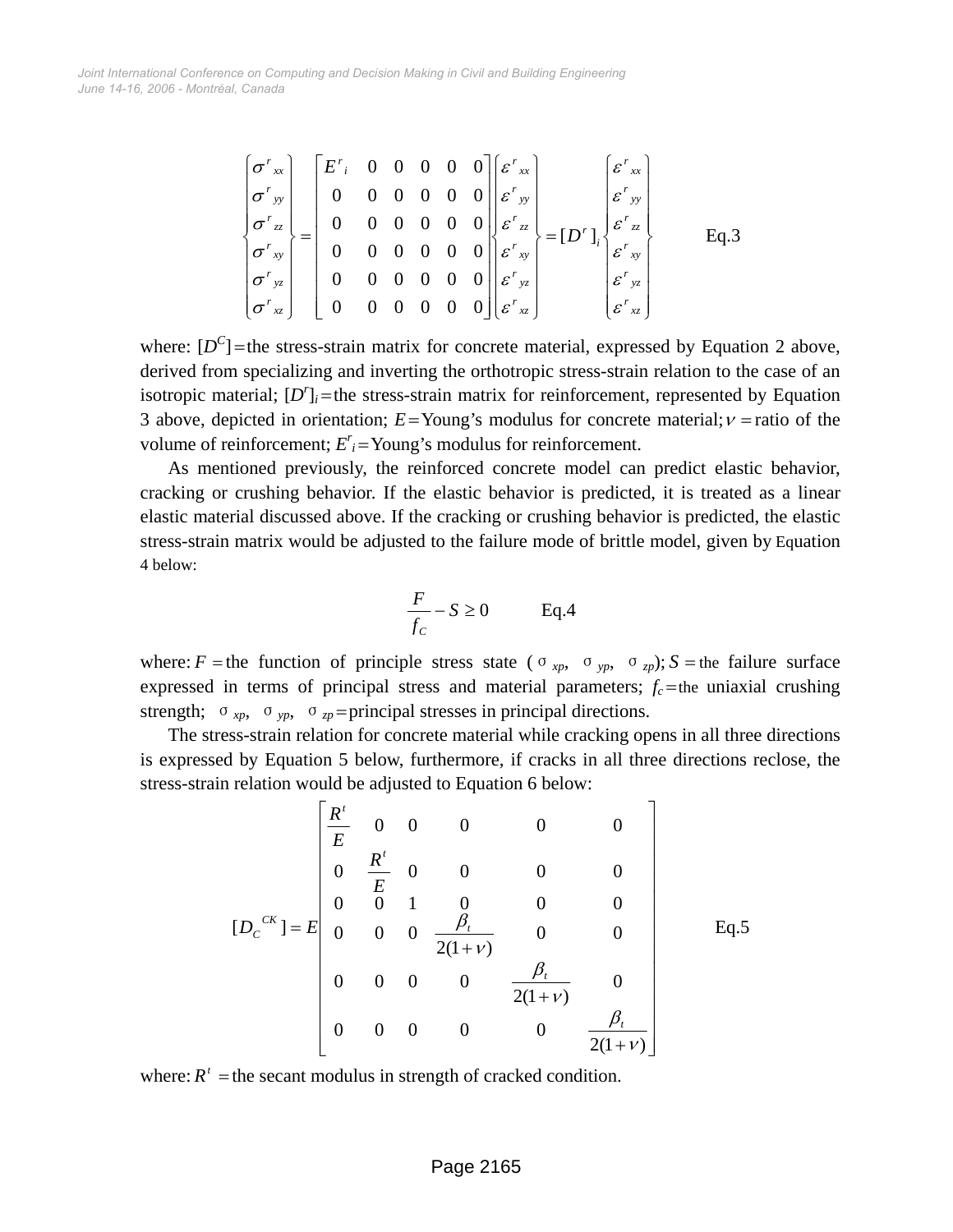$$
[D_{c}^{CK}] = \frac{E}{(1+\nu)(1-2\nu)} \begin{bmatrix} (1-\nu) & \nu & \nu & 0 & 0 & 0 \\ \nu & 1-\nu & \nu & 0 & 0 & 0 \\ \nu & \nu & 1-\nu & 0 & 0 & 0 \\ 0 & 0 & 0 & \frac{\beta_{c}(1-2\nu)}{2} & 0 & 0 \\ 0 & 0 & 0 & 0 & \frac{(1-2\nu)}{2} & 0 \\ 0 & 0 & 0 & 0 & 0 & \frac{\beta_{c}(1-2\nu)}{2} \end{bmatrix} \text{Eq.6}
$$

where:  $\beta_t$ ,  $\beta_c$  = the shear transfer coefficient (0<  $\beta_t$  <  $\beta_c$  < 1).

In addition to cracking and crushing, this model may also undergo plasticity, with the Drucker-Prager failure surface being commonly used. Therefore, the plasticity is done before cracking and crushing are checked out.

## **NUMERICAL SIMULATION FOR RESEARCH MODELS**

#### **Issue I: Reinforced Concrete Beam Models**

In this issue, two proposed projects (Project I & II) are created for numerical simulation of three-dimensional nonlinear static and dynamic analysis. The algorithm of Newton-Raphson for an efficient numerical implementation of nonlinear solution strategy, calculates effects of large deformation, plasticity, creep, cracks, internal forces and stresses between different elements in steady loading condition. It is still extended to dynamic analysis in time-varying loading condition.

#### **Models Description**

Project I is tested to perform the nonlinear static behavior of reinforced concrete beam elastically supported under steady loads, shown as Figure 3 below. Project II is tested to perform the nonlinear dynamic responses of the same beam model under moving loads, shown as Figure 4 below. Material properties are given in Table 1 below.





Figure 3 Full model in Project I. Figure 4 Full model in Project II.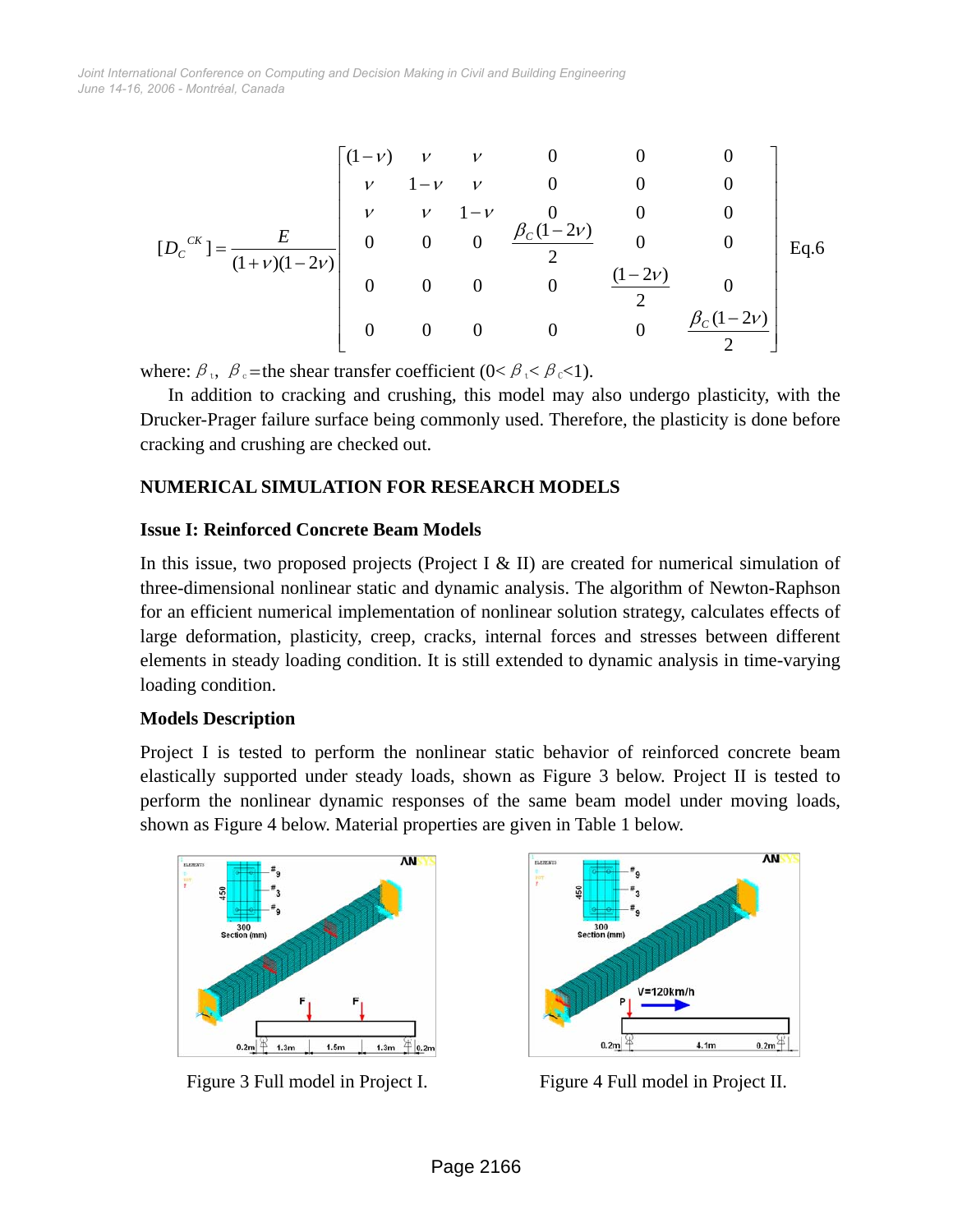| N <sub>0</sub> | Poisson' | Young's Modulus ( <i>psi</i> ) |                       | Material Strength (psi) |                     | Reinforcement   |
|----------------|----------|--------------------------------|-----------------------|-------------------------|---------------------|-----------------|
|                | Ratio    | Concrete                       | Reinforcement         | Concrete $f_c$          | Reinforcement $f_v$ | Diameter (inch) |
|                | C: 0.2   | $3.6\times10^{6}$              | $2.9 \times 10^{7}$   | 4000                    | 60000 Grade60       | #9:9/8(29mm)    |
|                | R: 0.3   | $(2.5 \times 10^4 Mpa)$        | $(2 \times 10^5 Mpa)$ | (28Mpa)                 | (415Mpa)            | #3: 3/8 (9.5mm) |
| П              | C: 0.2   | $3.6 \times 10^{6}$            | $2.9\times10^7$       | 4000                    | 60000 Grade60       | #9:9/8(29mm)    |
|                | R: 0.3   | $(2.5 \times 10^4 Mpa)$        | $(2 \times 10^5 Mpa)$ | (28Mpa)                 | (415Mpa)            | #3: 3/8 (9.5mm) |

Table 1: Materials Properties of Reinforced Concrete Beam Models.

With the same elastically supported style in both projects, vertical external loads are acting on the beam model. In Project I, external steady loads are equally divided into two parts. Each part value is defined as *F=*10.63*kip* (47.3*kN*), symmetrically distributed into multipoint nodal loads along the *x* axis, formed in a line, located with the same distance by 1.5 *m* near the end of beam, detailed in Figure 3 above. In Project II, the constant value of traveling loads is defined as *P=*2×10.63=21.26*kip* (94.6*kN*), symmetrically distributed into multipoint nodal loads along the *x* axis, formed in a line during each load step, but moving on the beam with a constant velocity  $120 \, \text{km/h}$  along the *z* axis, detailed in Figure 4 above. The total value of external loads in each project is definitely the same with the other. In fact, moving loading condition in Project II simulates the realistic complexity of traveling vehicle loads on the reinforced concrete bridge in analysis.

#### **Numerical Simulation for Nonlinear Static & Dynamic Analysis**

Both nonlinear static and dynamic responses of structure can be determined through the Newton-Raphson method. The basic simultaneous equation, yielded by the finite element discrete process, is expressed by Equation 7 below:

$$
[K] \bullet \{u\} = \{F^a\} \qquad \text{Eq.7}
$$

where:  $[K]$  =the current stiffness matrix;  $\{u\}$  =the vector of unknown DOF values;  $\{F^a\}$  =the vector of applied loads. It is an iterative process in solving nonlinear problems. The solution obtained at the end of iterative process would correspond to the load vector  ${F^a}$ . The final converged solution would be in equilibrium. If the analysis included nonlinearities such as plasticity, then the process requires that some intermediate steps reach in equilibrium in order to follow the load path correctly. It is accomplished effectively by specifying a step-by-step incremental analysis, the final load vector  ${F^a}$  actually is obtained by applying load increments and performing Newton-Raphson iterations in each step.

In Project I, with measured stress-strain relations of the reinforced concrete beam model, geometric and material properties reported above, and principles of FEM procedures in nonlinear static analysis, the simple sketch of calculated deformations by concrete and reinforcing bar are shown as Figure 5 below.

In Project II, the technical transient dynamic analysis is employed to determine dynamic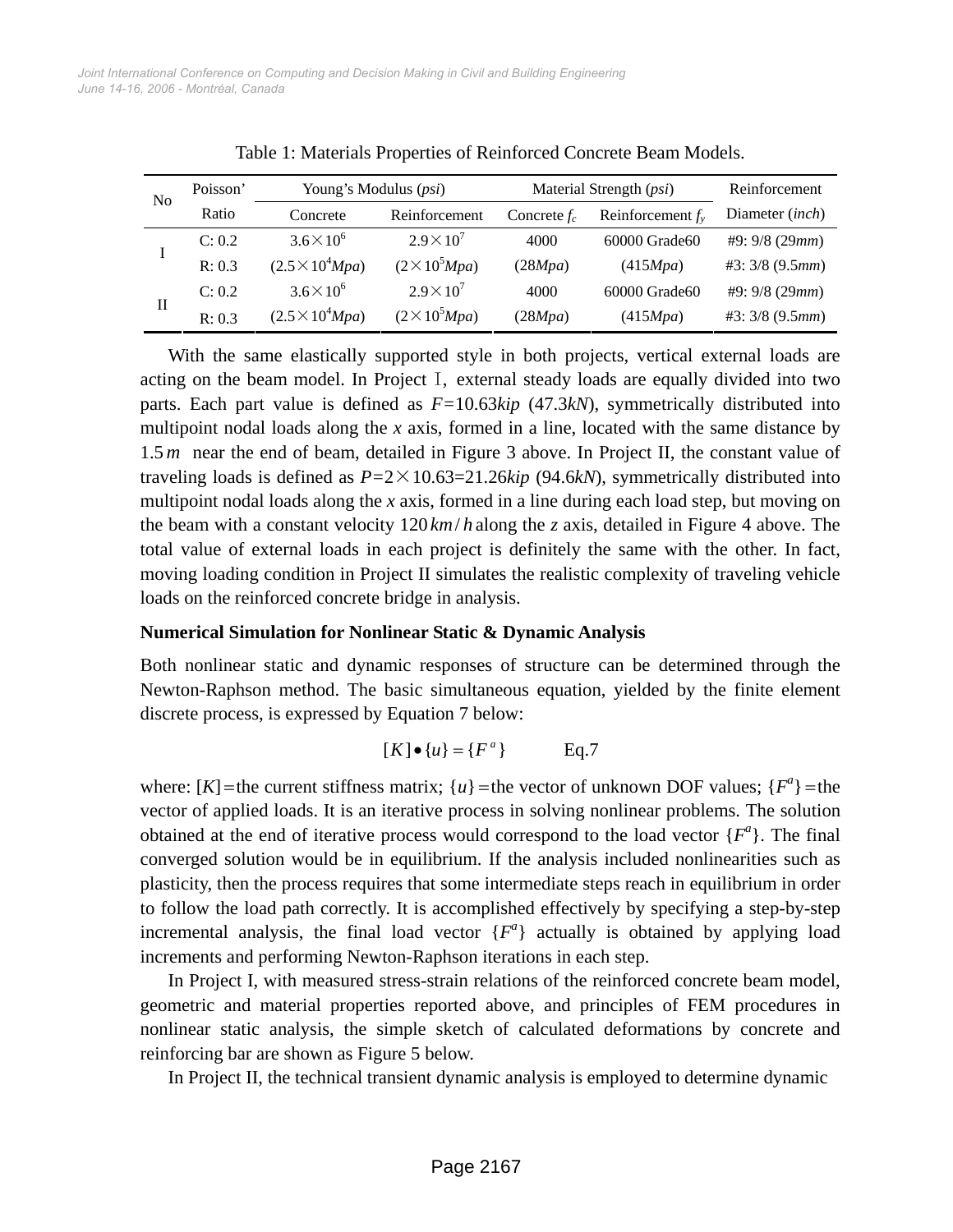

Figure 5 Displacement translated in Y-axis by RC beam model (Project I).

behavior of the model. The basic equation of transient dynamic solution given by Equation 8:

$$
[M]\{\ddot{u}\} + [C]\{\dot{u}\} + [K]\{u\} = \{P(t)\} \qquad \text{Eq.8}
$$

where:  $[M]$  = the mass matrix;  $[C]$  = the mass damping matrix;  $[K]$  = the stiffness matrix;

 ${P(t)}$  = the applied load vector; { $\ddot{u}$ } = the nodal acceleration vector; { $\ddot{u}$ } = the nodal velocity

vector;  $\{u\}$  = the nodal displacement vector. On the other hand, the full transient method runs with full matrices, furthermore, it allows all types of nonlinearities to be included, such as large deformations, etc. Newmark assumptions are considered with Newton-Raphson method. Since the traveling loads of *P* (with the constant velocity  $120 \, \text{km/h}$  along the *z* axis.) excite all modes of the model, dynamic responses have been tracked. This project employed 15 load steps with 5 sub-steps in each one during computational simulation processing. Deformations in the  $2<sup>nd</sup>$  and  $8<sup>th</sup>$  load step are more characteristic, shown as Figure 6 below.





Distributions on peak values of nodal displacement responses are not symmetrical while traveling loads are moving on the beam with a constant velocity in Project II. Figure 7 shows two groups of nodal displacement responses in time domain. Each group is made up of two characteristic nodes located symmetrically along the length of beam model.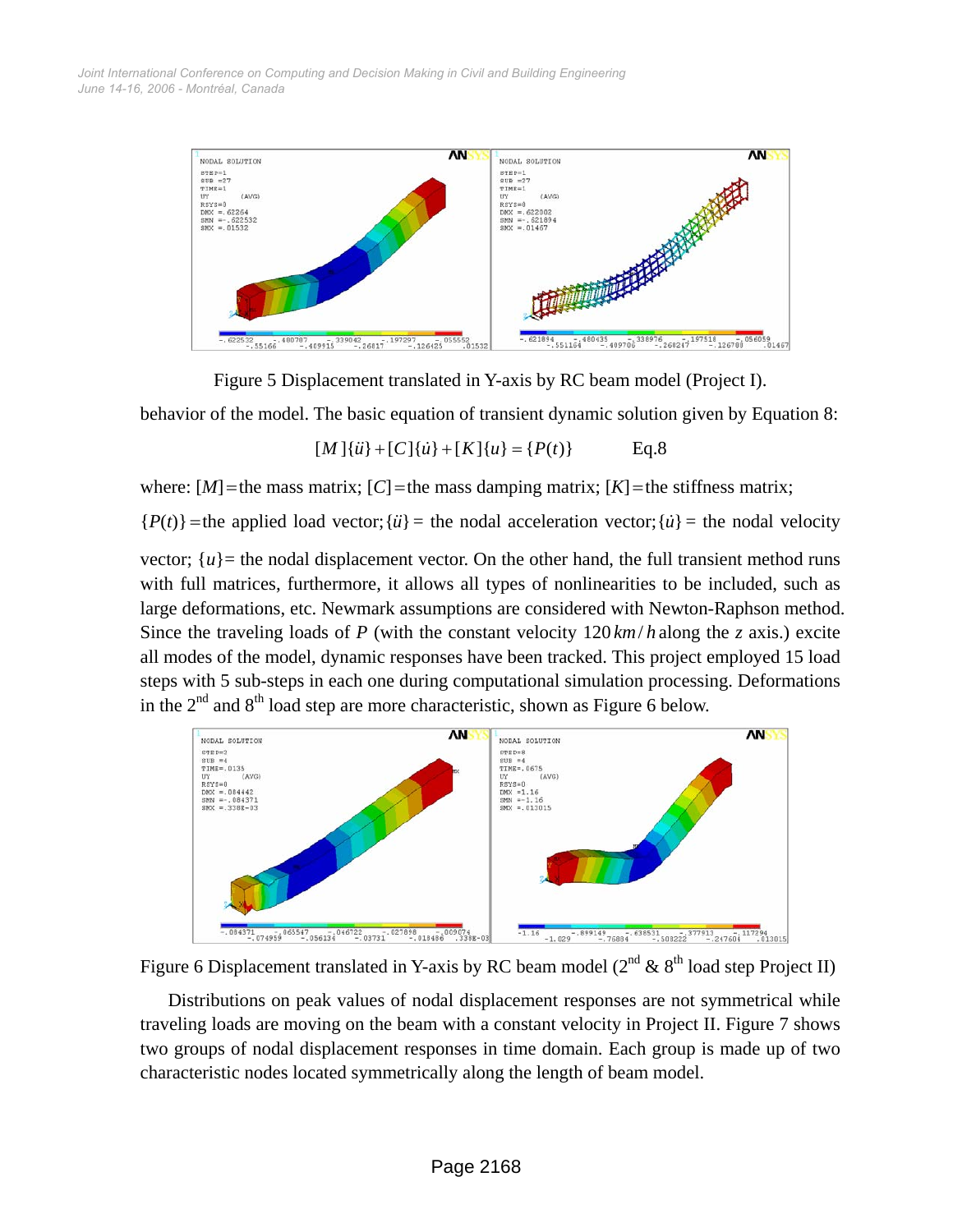



The largest nodal displacement and velocity responses occurred in the  $8<sup>th</sup>$  load step, shown as Figure 8. Simulation of internal stresses and cracks are implemented as Figure 9.



Figure 8 Displacement (L) & velocity (R) responses in the  $8<sup>th</sup>$  load step by RC beam model.



Figure 9 Simulation of reinforcing bar element stress & RC beam concrete cracks.

## **Issue II: Steel Frame System with Shear Wall Structure Models**

Many government agencies and some private building owners today require that new buildings be designed and existing buildings upgraded to resist the effects of potential blasts. Although the probability that any building actually would be subject to such hazard is low, a performance-based analysis with a visible comparison between the nonlinear static and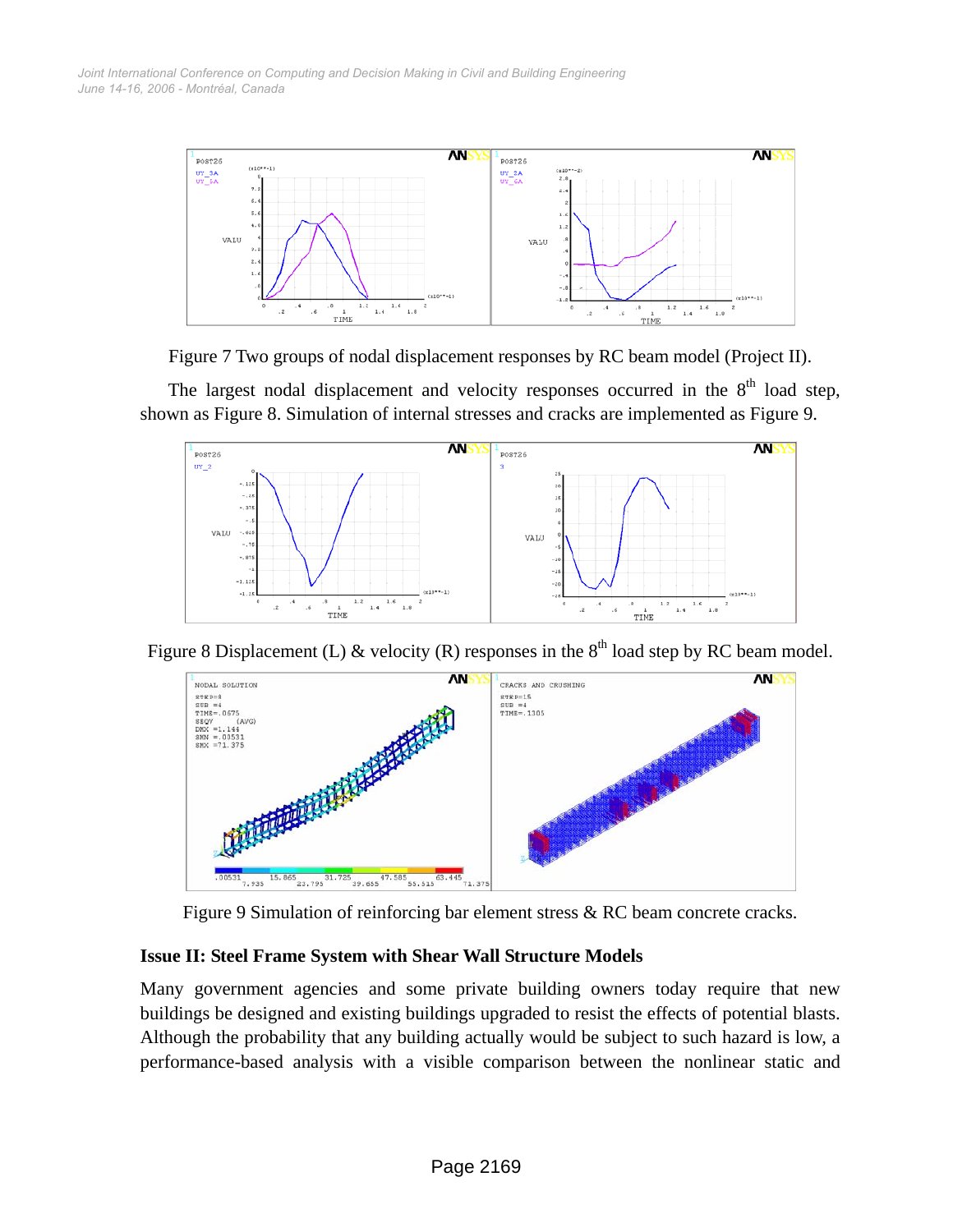dynamic behaviors of building structures has made a contribution to optimize future design.

Similarly, this is another issue of two proposed projects (Project III & IIII) created for numerical simulation of three-dimensional nonlinear static and dynamic analysis. Testing determined on the steel frame system with shear wall structure models. Some fundamental algorithms of nonlinear solution strategy are still the same with issue I. However, with the identification by different material properties and different element types, the finite element model procedures must be changed.

#### **Models Description**

As the original frame system with shear wall structure had been designed for gravity load, it proved to attempt to resist in current dynamic blast-impulsive loading condition. Project III is tested to perform the nonlinear static behavior of steel frame system with shear wall structure under steady loads. Project IIII is tested to perform the nonlinear dynamic responses of the same structural model under dynamic blast-impulsive loads with transient dynamic analysis. This frame system is modeled by two-storey two-bay in each direction. Rigid multipoint constraints are used to enforce the rigid stiffness at bottom. Besides gravity load is applied, horizontal and vertical external nodal loads are defined as *H=50kip* (222*kN*) and *F=150kip*  (667*kN*). Moreover, each value of nodal loads in corresponding node in each project is definitely equal, but acting with absolutely different modes, shown as Figure 10. Material properties are given in Table 2 below. Steel girders and columns are defined as A992, reinforced concrete slabs and shear wall are defined by a compressive strength of 6000*psi*.



Figure 10 Full model of Issue II (Project III & IIII).

|  | Table 2: Properties of Steel Frame System with Shear Wall Structure Models. |  |
|--|-----------------------------------------------------------------------------|--|
|--|-----------------------------------------------------------------------------|--|

| No | Poisson's | Size of Steel  |                | Steel Young's Modulus ( <i>psi</i> ) |                         | Thickness of RC (inch) |               |
|----|-----------|----------------|----------------|--------------------------------------|-------------------------|------------------------|---------------|
|    | Ratio     | <b>Beam</b>    | Column         | <b>Steel Frame</b>                   | RC system               | Floor                  | Wall          |
| Ш  | S: 0.3    | $W18\times 60$ | $W12\times 58$ | $2.9\times10^{7}$                    | $4.4 \times 10^{6}$     | 5.5                    |               |
|    | C: 0.2    |                |                | $(2 \times 10^5 Mpa)$                | $(3.0 \times 10^4 Mpa)$ | $(140 \, mm)$          | $(127 \, mm)$ |
| Ш  | S: 0.3    |                | $W12\times 58$ | $2.9\times10^{7}$                    | $4.4 \times 10^{6}$     | 55                     |               |
|    | C: 0.2    | $W18\times 60$ |                | $(2 \times 10^5 Mpa)$                | $(3.0 \times 10^4 Mpa)$ | $(140 \, mm)$          | $(127 \, mm)$ |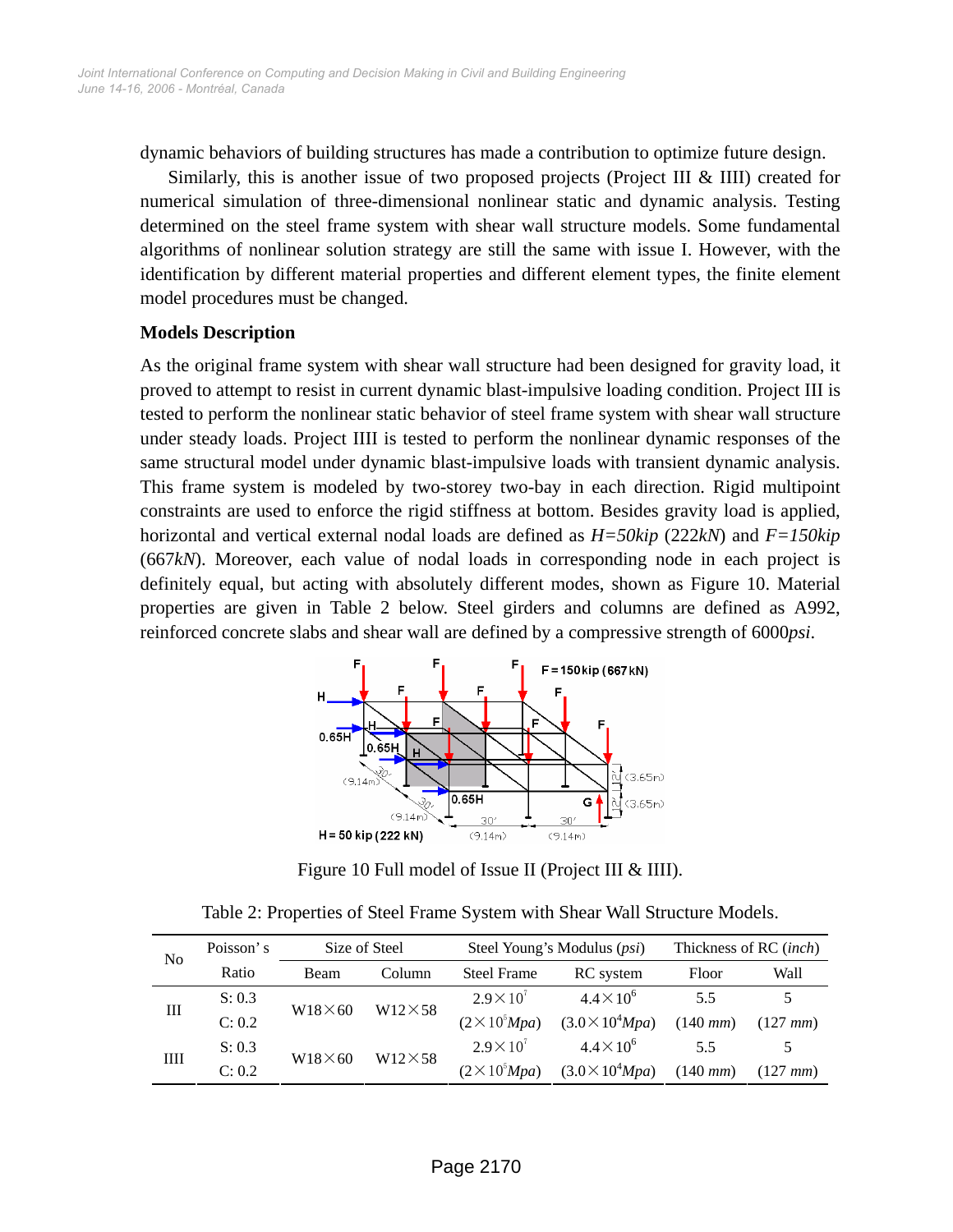#### **Numerical Simulation for Nonlinear Static & Dynamic Analysis**

The solution algorithm of Newton-Raphson method has been used in the simulation process. All loads in Project III are acting on the model within 1 load step for nonlinear static analysis. To simulate the dynamic blast-impulsive nodal loads in Project IIII, totally 7 load steps adopted during the full transient dynamic analysis with time integration scheme. The basic equation of Eq.8 can be thought of as a set of "static" equilibrium equations that also take into account inertia forces and damping forces. Newmark time integration scheme is used to solve these equations at discrete time points.

In the post processing, Figure 11 put together with the calculated deformations in Project III  $&$  IIII, and both main nodal displacement responses of the central column in time domain are shown as Figure 12. Figure 13 put together with the nodal stress distributions in Project III & IIII, shown as below. It makes a visible comparison with nonlinear static and dynamic behaviors of the same structural model.

Actually, when resisting direct air-blast loading can produce high strain rates, perhaps of larger magnitude, and will occur simultaneously with large axial tension demands. In this condition, steel frame system becomes stronger but more brittle. There is evidence that indicated standard beam-column connection types used in steel frame system might not be



Figure 11 Nodal Displacement Responses by Project III & IIII.